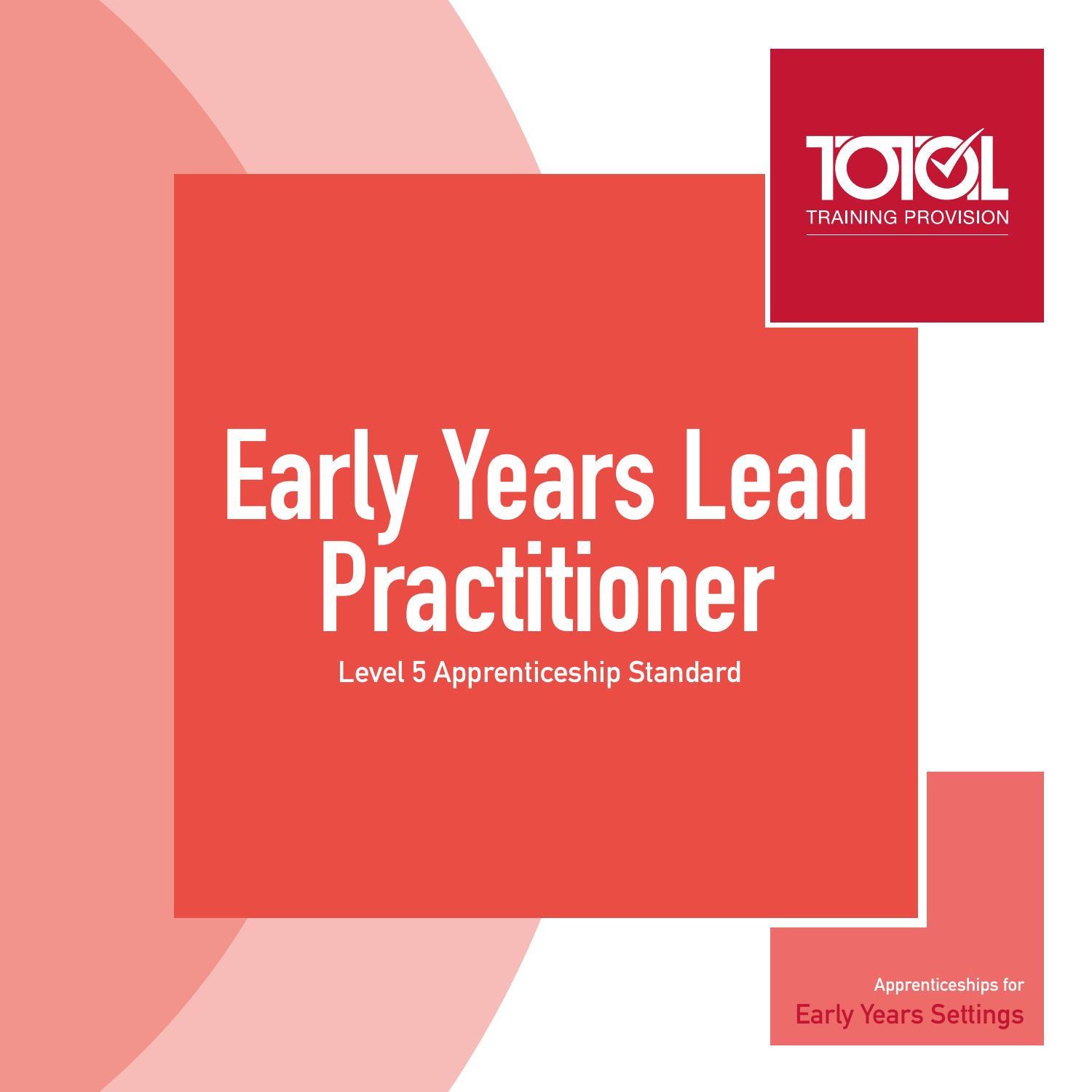At Total Training Provision we have a **clear purpose; to Innovate, Influence and Inspire others** through high quality and purposeful education and training. Our **flexible approach** allows us to deliver bespoke and tailored programmes, designed to meet the specific needs of both learner and employer.

From day one, **the learner is at the heart of everything we do** and we aim to ensure that the learner has the best experience possible. Our onboarding process covers **in-depth learner engagement** though initial and diagnostic assessments ensuring each journey is prepped with individualised pathways, **differentiated to meet learner needs and style.**

For each learner, **great consideration is given** to past experience and achievement, present needs and future goals. This ensures that learners are **equipped to reach their full potential.**

> **Apprenticeships for Early Years Settings**

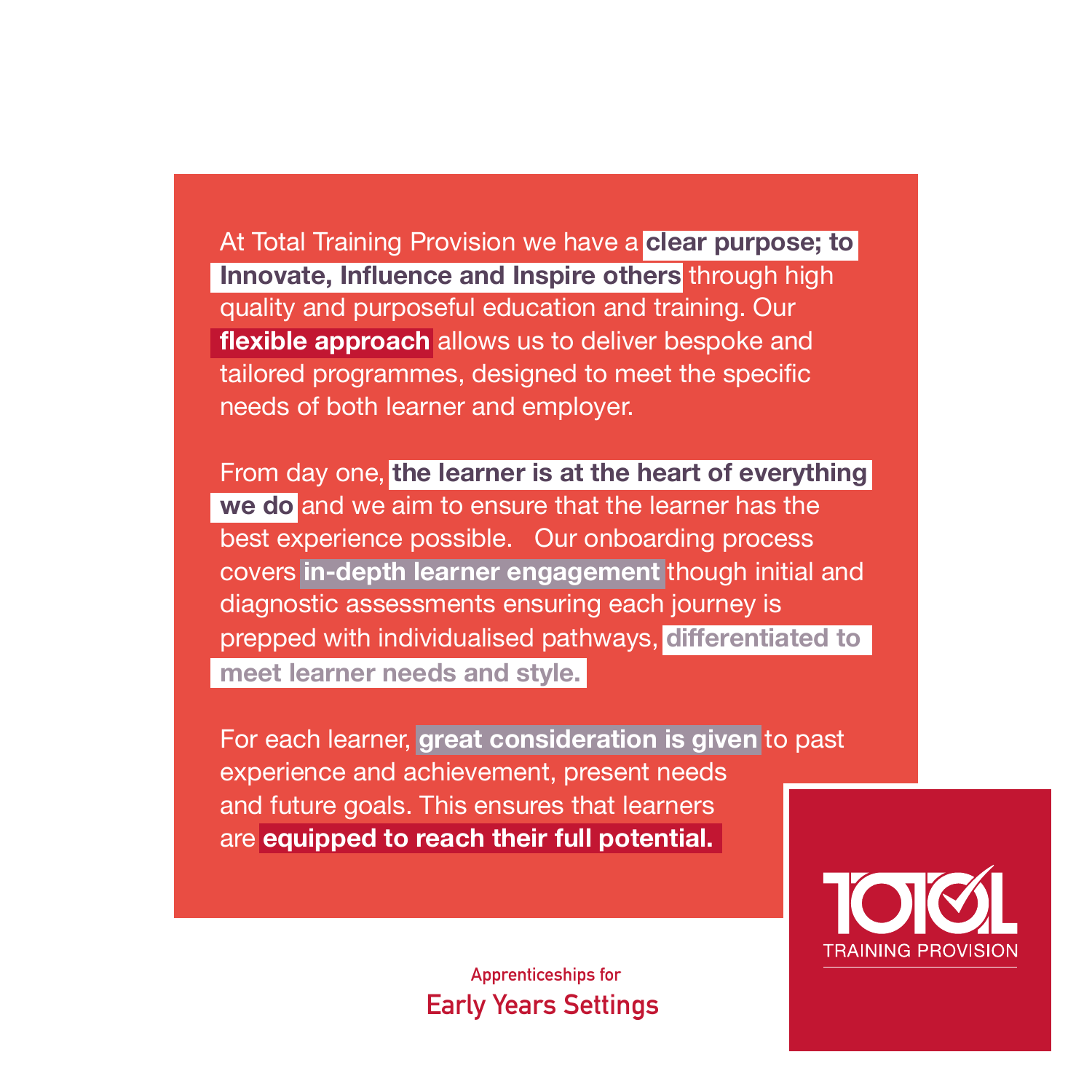## **Early Years Lead Practitioner**

**Level 5 Apprenticeship Standard** 

## Qualification Purpose -

This occupation is found in a range of settings which can include day nurseries, playgroups, nursery schools, pre-schools, kindergartens, primary schools, hospitals, social care settings, out of school environments and local authority provision. The broad purpose of the occupation is to be a proactive and influential practitioner, working directly with children, skilfully leading day to day practice at an operational level. As active practitioners they are effective role models of play based learning, supporting others to develop their own practice.

They are highly skilled professionals who take an operational lead for the care, learning and development of all young children within their care, adapting to individual needs providing inclusive and holistic provision. They engage with sector developments both locally and nationally, with a commitment to developing their own professional and educational competencies.



**Apprenticeship for Early Years Settings**